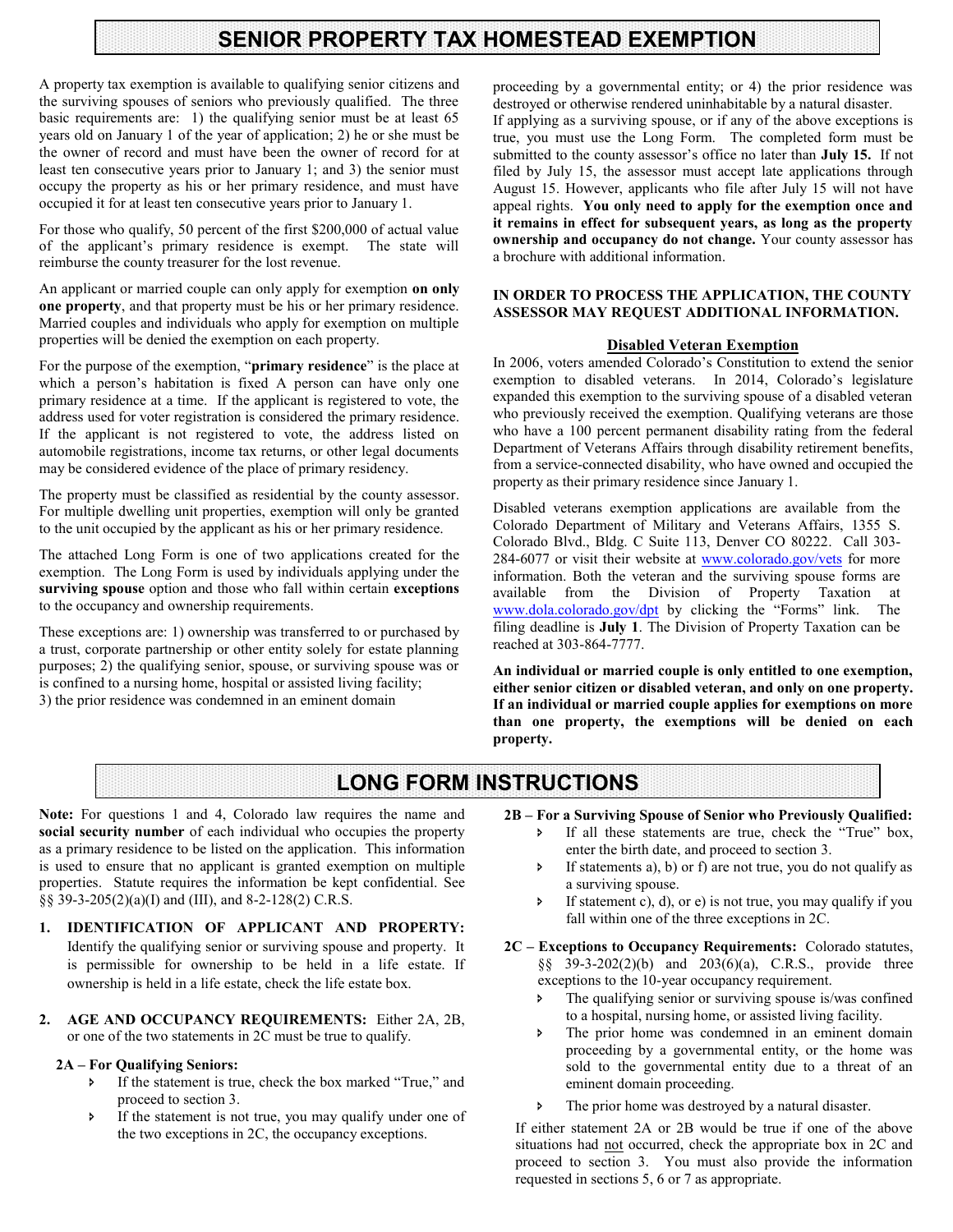**3. OWNERSHIP REQUIREMENTS:** Either 3A or 3B must be a true statement to qualify.

#### **3A – Title to the Property Held in Qualifying Senior's Name, or Spouse's Name, or Both:**

- Applicant or applicant's spouse must be the record owner.
- For any period in which the spouse is or was the record owner and the applicant was not, the spouse and applicant must have been married and both must have occupied the property as his or her primary residence.
- Title can be held individually, as joint tenants, or as tenants in common.
- A life estate is acceptable.
- If the statement in 3A is true, check the box marked "True" and proceed to section 4.

NOTE:

- Individuals who are married but own more than one residential property are considered to occupy the same primary residence and may claim only one exemption.
- The exemption is allowed even if a person who does not satisfy the requirements is also an owner of record.

#### **3B – Title to Property Held in a Trust, Corporate Partnership or Other Legal Entity:**

Colorado law provides an exception to the ownership requirement for those who transfer ownership of their primary residence to a trust, corporate partnership or other legal entity solely for estate planning purposes. Colorado law also provides an exception for applicants who would have qualified but for the fact that the applicant's previous residence was condemned by a government entity in an eminent domain proceeding, or was destroyed or rendered uninhabitable by a natural disaster.

- If ownership has been transferred to a trust, corporate partnership, or other legal entity, check the box marked "True," and proceed to section 4. You must also provide the information requested in section 8 or 9 as applicable.
- If the previous residence was condemned by a government entity in an eminent domain proceeding, or was destroyed or otherwise rendered uninhabitable by a natural disaster, check the box marked "True," and proceed to section 4. You must also provide the information requested in section 6 or 7 as applicable.

#### **4. NAME AND SOCIAL SECURITY NUMBER OF EACH ADDITIONAL OCCUPANT:** These are required items.

#### **4A – The Spouse's Name:**

- If your spouse occupies the property with you, provide his or her name and social security number and check the box marked "Yes."
- If you do not have a spouse living with you, list the name and social security number of another occupant, if any, and check the box marked "No."

#### **4B – Other Individuals:**

- List all other individuals including children who occupy the property as their primary residence.
- If more than three others occupy the property, attach a sheet listing their names and social security numbers.
- Proceed to section 10 unless question(s) 5-9 apply.

#### **5. CONFINEMENT TO A HEALTH CARE FACILITY:** Information required from section 2C.

- 5A Provide the name of the person confined.
- 5B Provide the location of confinement.
- 5C Provide the time-frame of confinement.
- 5D To qualify for the exemption, the statement must be true.
- **6. PROPERTY CONDEMNED BY EMINENT DOMAIN:** Information required from section 2C and 3B.
	- 6A Provide the street address of the condemned property.
	- 6B Provide the dates of ownership of the condemned property.

6C - Provide the dates the condemned property was occupied as the primary residence.

6D - Provide the date the property was condemned.

6E - You do not qualify for the exemption if you owned and occupied another property between the date of condemnation and the date you owned and occupied your current residence.

6F - To qualify for the exemption, this statement must be true.

*(You must attach documentation of the transfer including the sales contract, condemnation order and correspondence from the governmental entity.)* 

- **7. PROPERTY DESTROYED OR OTHERWISE RENDERED UNINHABITABLE BY NATURAL DISASTER:** Information required from section 2C and 3B.
	- 7A Provide the street address of the destroyed property.
	- 7B Provide the dates of ownership of the destroyed property.
	- 7C Provide the dates the destroyed property was occupied as the primary residence.
	- 7D Provide the date the property was destroyed.
	- 7E To qualify for the exemption, the statement must be true.

Note: You may attach additional sheets or documentation as needed.

- **8. PROPERTY OWNED BY A TRUST:** Information required from section 3B.
	- 8A Provide the name of the trust.
	- 8B Provide the name of the maker or makers of the trust. The maker(s) is the person who established the trust. **To qualify, the maker must be the qualifying senior and/or spouse.**
	- 8C Provide the name of the trustee.
	- 8D Provide the name of each beneficiary of the trust.
	- 8E To qualify for the exemption, the statement must be true.

Note: You may attach additional sheets or documentation as needed.

- **9. PROPERTY OWNED BY A CORPORATE PARTNERSHIP OR OTHER LEGAL ENTITY:** Information required from section 3B.
	- 9A Provide the name of the corporate partnership or legal entity.
	- 9B Provide the name of each principal of the corporate partnership or legal entity. **To qualify, the qualifying senior or spouse must be a principal of the corporate partnership or entity.**

9C - To qualify for the exemption, this statement must be true.

Note: You may attach additional sheets or documentation as needed.

**10. AFFIDAVIT AND SIGNATURE: You must sign and date the**  form. If the form is signed on behalf of the applicant by a guardian, conservator, or attorney-in-fact, that person must provide documentation of in the form of a court order or power of attorney. If there is a contact person other than the applicant, please provide the name and telephone number of that person.

**Submit your application no later than July 15 to the County Assessor at the address listed below. If you have any questions, please contact the County Assessor.** 

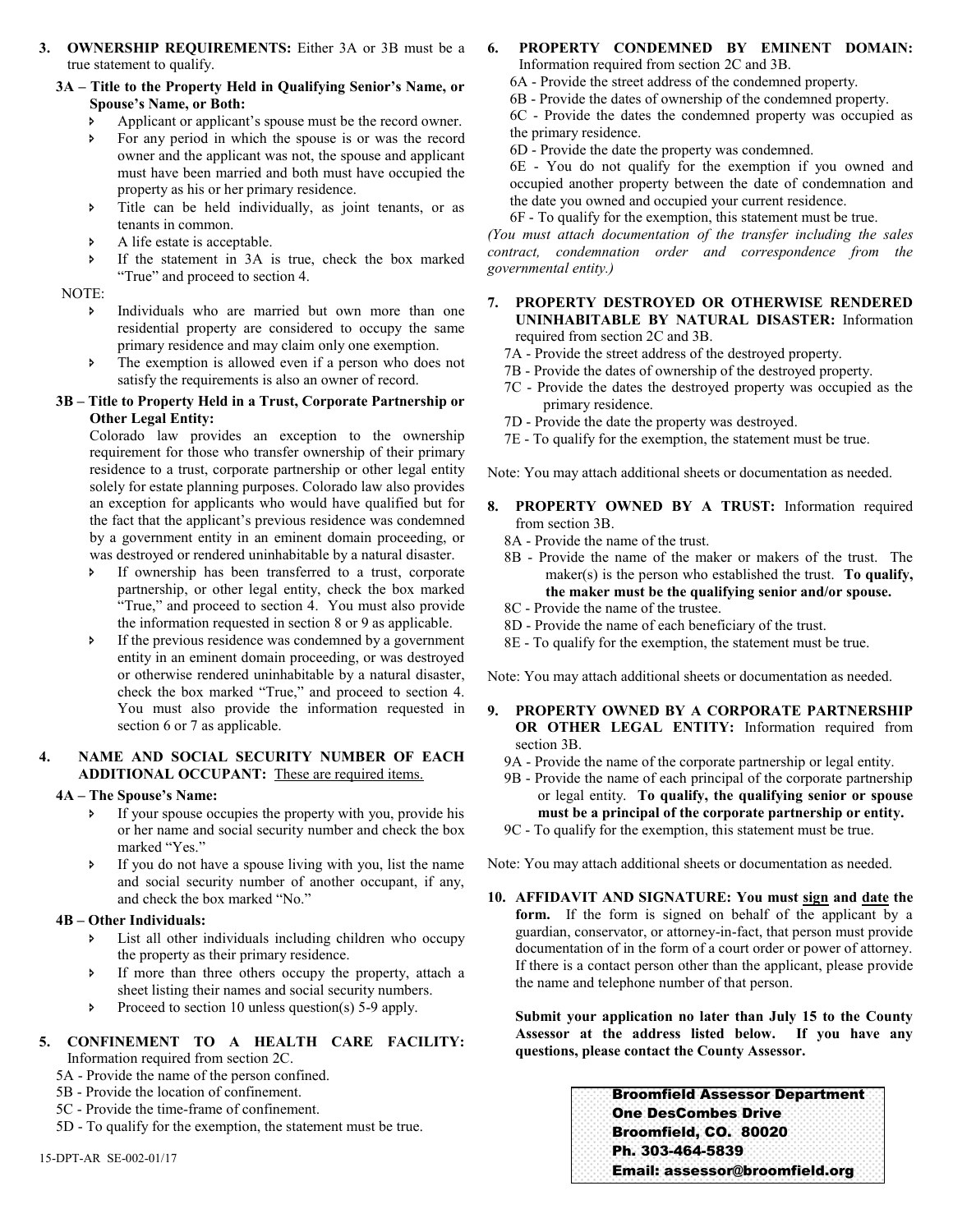# **LONG FORM: PROPERTY TAX EXEMPTION FOR SENIORS**

# **CONFIDENTIAL**

City and County of Broomfield One DesCombes Drive Broomfield, CO. 80020 Ph. 303-464-5839 Fax.303-438-6252

| 15-DPT-AR     |
|---------------|
| ISE-001-07/17 |

| 1. Identification of Applicant and Property<br>Applicant's First Name, Middle Initial and Last Name<br>Date of Birth<br>Social Security No.<br><b>Schedule or Parcel Number</b><br>Property Address (number & street name)<br>City or Town<br>Zip Code<br><b>State</b><br>Telephone Number<br>CO<br>Check Box if Ownership<br>Mailing Address (if different than property address)<br>is Held in a Life Estate.<br>2. Age and Occupancy Requirements (One of the following statements must be true.)<br>2A. As of January 1 of this year, I am 65 years old, I occupy the property listed above as my primary residence,<br><b>True</b><br>statements is true:<br>a) My spouse passed away after December 31, 2001; and<br>b) My spouse was at least 65 years old on January 1 of the year he or she passed away; and<br>c) My spouse occupied the property as his or her primary residence for at least 10 consecutive years prior to<br>January 1 of the year in which he or she passed away; and<br>d) I occupied the property with my spouse as our primary residence; and<br>Date of birth of spouse<br>e) I currently occupy the property as my primary residence; and<br>who previously qualified<br>f) I have not remarried.<br>If each of statements a) through f) is true, check here:<br><b>True</b><br>2C. If not for the fact that either I or my spouse was confined to a health care facility, or our prior residence was<br>condemned in an eminent domain proceeding, or our prior residence was destroyed or otherwise rendered<br>uninhabitable by a natural disaster, one of the statements above would be true.<br>If any of these circumstances apply, you must check box 2A or 2B here,<br><b>Statement 2A would be true</b><br><b>Statement 2B would be true</b><br>and complete section 5, 6 or 7 (as applicable) on the back of this form.<br>3. Ownership Requirement (One of the following statements must be true.)<br>3A. The owner of record for the property described above is either a) me, b) my spouse, or c) both of us. The property<br>has been owned by one or both of us for at least 10 consecutive years prior to January 1 of this year. During periods<br>when the property was owned by my spouse and not by me, my spouse and I were married and my spouse occupied<br>the property as his or her primary residence.<br><b>True</b><br>3B. Statement 3A would be true if not for the fact that ownership has been transferred to a trust, corporate<br>partnership or other legal entity solely for estate planning purposes, or my/our prior residence was condemned<br>in an eminent domain proceeding, or was destroyed or otherwise rendered uninhabitable by a natural disaster.<br>(If 3B is true, complete section 6, 7, 8 or 9 on the back of this form.)<br><b>True</b><br>4. List each additional person who occupies the property as his or her primary residence.<br>4A. Person who also occupies property as primary residence<br>Social Security Number<br>Spouse<br>Yes<br>N <sub>0</sub><br>4B. Person who also occupies property as primary residence<br><b>Social Security Number</b><br>4B. Person who also occupies property as primary residence<br><b>Social Security Number</b> | 5E-001-07/17                                                                                                      |  |  |  |  |  |
|-------------------------------------------------------------------------------------------------------------------------------------------------------------------------------------------------------------------------------------------------------------------------------------------------------------------------------------------------------------------------------------------------------------------------------------------------------------------------------------------------------------------------------------------------------------------------------------------------------------------------------------------------------------------------------------------------------------------------------------------------------------------------------------------------------------------------------------------------------------------------------------------------------------------------------------------------------------------------------------------------------------------------------------------------------------------------------------------------------------------------------------------------------------------------------------------------------------------------------------------------------------------------------------------------------------------------------------------------------------------------------------------------------------------------------------------------------------------------------------------------------------------------------------------------------------------------------------------------------------------------------------------------------------------------------------------------------------------------------------------------------------------------------------------------------------------------------------------------------------------------------------------------------------------------------------------------------------------------------------------------------------------------------------------------------------------------------------------------------------------------------------------------------------------------------------------------------------------------------------------------------------------------------------------------------------------------------------------------------------------------------------------------------------------------------------------------------------------------------------------------------------------------------------------------------------------------------------------------------------------------------------------------------------------------------------------------------------------------------------------------------------------------------------------------------------------------------------------------------------------------------------------------------------------------------------------------------------------------------------------------------------------------------------------------------------------------------------------------------------------------------------------------------------------------------------------------------------------------------------------------------|-------------------------------------------------------------------------------------------------------------------|--|--|--|--|--|
|                                                                                                                                                                                                                                                                                                                                                                                                                                                                                                                                                                                                                                                                                                                                                                                                                                                                                                                                                                                                                                                                                                                                                                                                                                                                                                                                                                                                                                                                                                                                                                                                                                                                                                                                                                                                                                                                                                                                                                                                                                                                                                                                                                                                                                                                                                                                                                                                                                                                                                                                                                                                                                                                                                                                                                                                                                                                                                                                                                                                                                                                                                                                                                                                                                                       |                                                                                                                   |  |  |  |  |  |
|                                                                                                                                                                                                                                                                                                                                                                                                                                                                                                                                                                                                                                                                                                                                                                                                                                                                                                                                                                                                                                                                                                                                                                                                                                                                                                                                                                                                                                                                                                                                                                                                                                                                                                                                                                                                                                                                                                                                                                                                                                                                                                                                                                                                                                                                                                                                                                                                                                                                                                                                                                                                                                                                                                                                                                                                                                                                                                                                                                                                                                                                                                                                                                                                                                                       |                                                                                                                   |  |  |  |  |  |
|                                                                                                                                                                                                                                                                                                                                                                                                                                                                                                                                                                                                                                                                                                                                                                                                                                                                                                                                                                                                                                                                                                                                                                                                                                                                                                                                                                                                                                                                                                                                                                                                                                                                                                                                                                                                                                                                                                                                                                                                                                                                                                                                                                                                                                                                                                                                                                                                                                                                                                                                                                                                                                                                                                                                                                                                                                                                                                                                                                                                                                                                                                                                                                                                                                                       |                                                                                                                   |  |  |  |  |  |
|                                                                                                                                                                                                                                                                                                                                                                                                                                                                                                                                                                                                                                                                                                                                                                                                                                                                                                                                                                                                                                                                                                                                                                                                                                                                                                                                                                                                                                                                                                                                                                                                                                                                                                                                                                                                                                                                                                                                                                                                                                                                                                                                                                                                                                                                                                                                                                                                                                                                                                                                                                                                                                                                                                                                                                                                                                                                                                                                                                                                                                                                                                                                                                                                                                                       |                                                                                                                   |  |  |  |  |  |
|                                                                                                                                                                                                                                                                                                                                                                                                                                                                                                                                                                                                                                                                                                                                                                                                                                                                                                                                                                                                                                                                                                                                                                                                                                                                                                                                                                                                                                                                                                                                                                                                                                                                                                                                                                                                                                                                                                                                                                                                                                                                                                                                                                                                                                                                                                                                                                                                                                                                                                                                                                                                                                                                                                                                                                                                                                                                                                                                                                                                                                                                                                                                                                                                                                                       |                                                                                                                   |  |  |  |  |  |
|                                                                                                                                                                                                                                                                                                                                                                                                                                                                                                                                                                                                                                                                                                                                                                                                                                                                                                                                                                                                                                                                                                                                                                                                                                                                                                                                                                                                                                                                                                                                                                                                                                                                                                                                                                                                                                                                                                                                                                                                                                                                                                                                                                                                                                                                                                                                                                                                                                                                                                                                                                                                                                                                                                                                                                                                                                                                                                                                                                                                                                                                                                                                                                                                                                                       |                                                                                                                   |  |  |  |  |  |
|                                                                                                                                                                                                                                                                                                                                                                                                                                                                                                                                                                                                                                                                                                                                                                                                                                                                                                                                                                                                                                                                                                                                                                                                                                                                                                                                                                                                                                                                                                                                                                                                                                                                                                                                                                                                                                                                                                                                                                                                                                                                                                                                                                                                                                                                                                                                                                                                                                                                                                                                                                                                                                                                                                                                                                                                                                                                                                                                                                                                                                                                                                                                                                                                                                                       | and I have occupied it as my primary residence for at least 10 consecutive years prior to January 1 of this year. |  |  |  |  |  |
|                                                                                                                                                                                                                                                                                                                                                                                                                                                                                                                                                                                                                                                                                                                                                                                                                                                                                                                                                                                                                                                                                                                                                                                                                                                                                                                                                                                                                                                                                                                                                                                                                                                                                                                                                                                                                                                                                                                                                                                                                                                                                                                                                                                                                                                                                                                                                                                                                                                                                                                                                                                                                                                                                                                                                                                                                                                                                                                                                                                                                                                                                                                                                                                                                                                       | 2B. I am the surviving spouse of an individual who previously qualified for the exemption. Each of the following  |  |  |  |  |  |
|                                                                                                                                                                                                                                                                                                                                                                                                                                                                                                                                                                                                                                                                                                                                                                                                                                                                                                                                                                                                                                                                                                                                                                                                                                                                                                                                                                                                                                                                                                                                                                                                                                                                                                                                                                                                                                                                                                                                                                                                                                                                                                                                                                                                                                                                                                                                                                                                                                                                                                                                                                                                                                                                                                                                                                                                                                                                                                                                                                                                                                                                                                                                                                                                                                                       |                                                                                                                   |  |  |  |  |  |
|                                                                                                                                                                                                                                                                                                                                                                                                                                                                                                                                                                                                                                                                                                                                                                                                                                                                                                                                                                                                                                                                                                                                                                                                                                                                                                                                                                                                                                                                                                                                                                                                                                                                                                                                                                                                                                                                                                                                                                                                                                                                                                                                                                                                                                                                                                                                                                                                                                                                                                                                                                                                                                                                                                                                                                                                                                                                                                                                                                                                                                                                                                                                                                                                                                                       |                                                                                                                   |  |  |  |  |  |
|                                                                                                                                                                                                                                                                                                                                                                                                                                                                                                                                                                                                                                                                                                                                                                                                                                                                                                                                                                                                                                                                                                                                                                                                                                                                                                                                                                                                                                                                                                                                                                                                                                                                                                                                                                                                                                                                                                                                                                                                                                                                                                                                                                                                                                                                                                                                                                                                                                                                                                                                                                                                                                                                                                                                                                                                                                                                                                                                                                                                                                                                                                                                                                                                                                                       |                                                                                                                   |  |  |  |  |  |
|                                                                                                                                                                                                                                                                                                                                                                                                                                                                                                                                                                                                                                                                                                                                                                                                                                                                                                                                                                                                                                                                                                                                                                                                                                                                                                                                                                                                                                                                                                                                                                                                                                                                                                                                                                                                                                                                                                                                                                                                                                                                                                                                                                                                                                                                                                                                                                                                                                                                                                                                                                                                                                                                                                                                                                                                                                                                                                                                                                                                                                                                                                                                                                                                                                                       |                                                                                                                   |  |  |  |  |  |
|                                                                                                                                                                                                                                                                                                                                                                                                                                                                                                                                                                                                                                                                                                                                                                                                                                                                                                                                                                                                                                                                                                                                                                                                                                                                                                                                                                                                                                                                                                                                                                                                                                                                                                                                                                                                                                                                                                                                                                                                                                                                                                                                                                                                                                                                                                                                                                                                                                                                                                                                                                                                                                                                                                                                                                                                                                                                                                                                                                                                                                                                                                                                                                                                                                                       |                                                                                                                   |  |  |  |  |  |
|                                                                                                                                                                                                                                                                                                                                                                                                                                                                                                                                                                                                                                                                                                                                                                                                                                                                                                                                                                                                                                                                                                                                                                                                                                                                                                                                                                                                                                                                                                                                                                                                                                                                                                                                                                                                                                                                                                                                                                                                                                                                                                                                                                                                                                                                                                                                                                                                                                                                                                                                                                                                                                                                                                                                                                                                                                                                                                                                                                                                                                                                                                                                                                                                                                                       |                                                                                                                   |  |  |  |  |  |
|                                                                                                                                                                                                                                                                                                                                                                                                                                                                                                                                                                                                                                                                                                                                                                                                                                                                                                                                                                                                                                                                                                                                                                                                                                                                                                                                                                                                                                                                                                                                                                                                                                                                                                                                                                                                                                                                                                                                                                                                                                                                                                                                                                                                                                                                                                                                                                                                                                                                                                                                                                                                                                                                                                                                                                                                                                                                                                                                                                                                                                                                                                                                                                                                                                                       |                                                                                                                   |  |  |  |  |  |
|                                                                                                                                                                                                                                                                                                                                                                                                                                                                                                                                                                                                                                                                                                                                                                                                                                                                                                                                                                                                                                                                                                                                                                                                                                                                                                                                                                                                                                                                                                                                                                                                                                                                                                                                                                                                                                                                                                                                                                                                                                                                                                                                                                                                                                                                                                                                                                                                                                                                                                                                                                                                                                                                                                                                                                                                                                                                                                                                                                                                                                                                                                                                                                                                                                                       |                                                                                                                   |  |  |  |  |  |
|                                                                                                                                                                                                                                                                                                                                                                                                                                                                                                                                                                                                                                                                                                                                                                                                                                                                                                                                                                                                                                                                                                                                                                                                                                                                                                                                                                                                                                                                                                                                                                                                                                                                                                                                                                                                                                                                                                                                                                                                                                                                                                                                                                                                                                                                                                                                                                                                                                                                                                                                                                                                                                                                                                                                                                                                                                                                                                                                                                                                                                                                                                                                                                                                                                                       |                                                                                                                   |  |  |  |  |  |
|                                                                                                                                                                                                                                                                                                                                                                                                                                                                                                                                                                                                                                                                                                                                                                                                                                                                                                                                                                                                                                                                                                                                                                                                                                                                                                                                                                                                                                                                                                                                                                                                                                                                                                                                                                                                                                                                                                                                                                                                                                                                                                                                                                                                                                                                                                                                                                                                                                                                                                                                                                                                                                                                                                                                                                                                                                                                                                                                                                                                                                                                                                                                                                                                                                                       |                                                                                                                   |  |  |  |  |  |